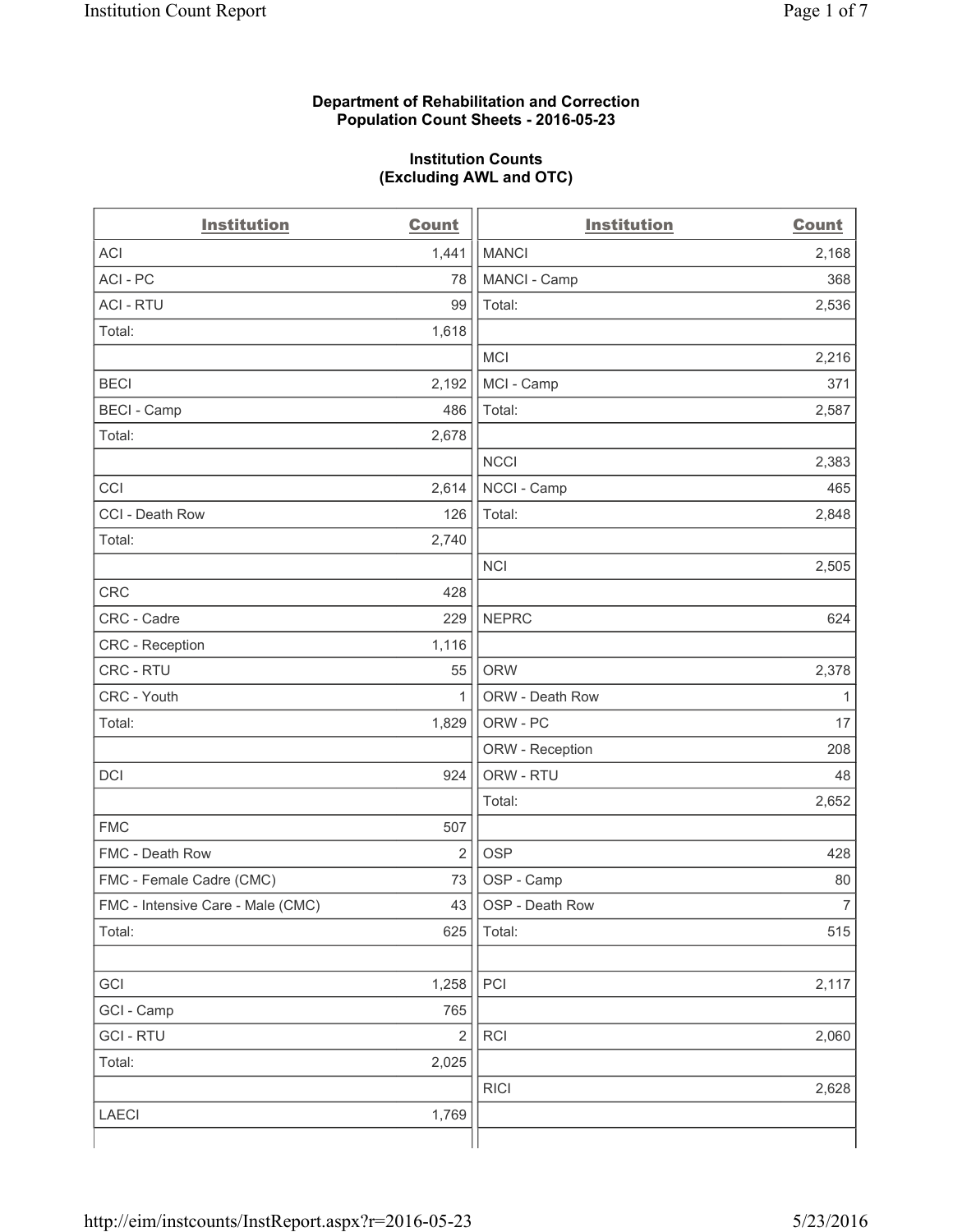|                          |       | SCI            |                          | 2,042  |
|--------------------------|-------|----------------|--------------------------|--------|
| LECI                     | 2,310 |                |                          |        |
| LECI - Camp              | 187   | SOCF           |                          | 1,198  |
| Total:                   | 2,497 | SOCF - RTU     |                          | 60     |
|                          |       | Total:         |                          | 1,258  |
| LOCI                     | 2,303 |                |                          |        |
|                          |       | <b>TCI</b>     |                          | 1,087  |
| LORCI                    | 217   | TCI - Camp     |                          | 415    |
| LORCI - Cadre            | 165   | Total:         |                          | 1,502  |
| <b>LORCI - Reception</b> | 1,315 |                |                          |        |
| Total:                   | 1,697 | <b>TOCI</b>    |                          | 1,097  |
|                          |       | TOCI - PC      |                          | 115    |
| <b>MACI</b>              | 483   | Total:         |                          | 1,212  |
| MACI - Minimum           | 1,272 |                |                          |        |
| Total:                   | 1,755 | <b>WCI</b>     |                          | 1,296  |
|                          |       | <b>WCI-RTU</b> |                          | 89     |
|                          |       | Total:         |                          | 1,385  |
|                          |       |                |                          |        |
|                          |       |                | <b>Total Population:</b> | 50,931 |

\* The Total Population includes 30 Offenders with Reason Codes 30 & 31. \*\* The Total Population includes 34 Offenders with Reason Code 0A.

# **Male Population by Security Level (Include AWL and Exclude OTC)**

| <b>Security Level</b>  |                   | <b>Body</b> | <b>AWL</b> | $(-OTC)$ | <b>Total</b> |
|------------------------|-------------------|-------------|------------|----------|--------------|
| Total Level 5          |                   | 108         | 3          | 3        | 108          |
| <b>Total Level 4</b>   |                   | 1,812       | 22         | 21       | 1,813        |
| Total Level 3          |                   | 12,215      | 177        | 144      | 12,248       |
| Total Level 2          |                   | 16,898      | 247        | 171      | 16,974       |
| <b>Total Level 1</b>   |                   | 15,397      | 184        | 85       | 15,496       |
| <b>Total Death Row</b> |                   | 137         |            |          | 137          |
|                        | <b>Total Male</b> | 46,567      | 634        | 425      | 46,776       |

### **Female Population by Institution (Include AWL and Exclude OTC)**

| <b>Institution</b>       | <b>Body</b> | <b>AWL</b> | $(-OTC)$ | <b>Total</b> |
|--------------------------|-------------|------------|----------|--------------|
| <b>DCI</b>               | 924         | 10         | 4        | 930          |
| <b>FMC</b>               | 24          |            | ာ        | 24           |
| FMC - Female Cadre (CMC) | 73          |            |          | 73           |
| <b>NEPRC</b>             | 624         | 15         | 5        | 634          |
| <b>ORW</b>               | 2,378       | 54         | 25       | 2,407        |
|                          |             |            |          |              |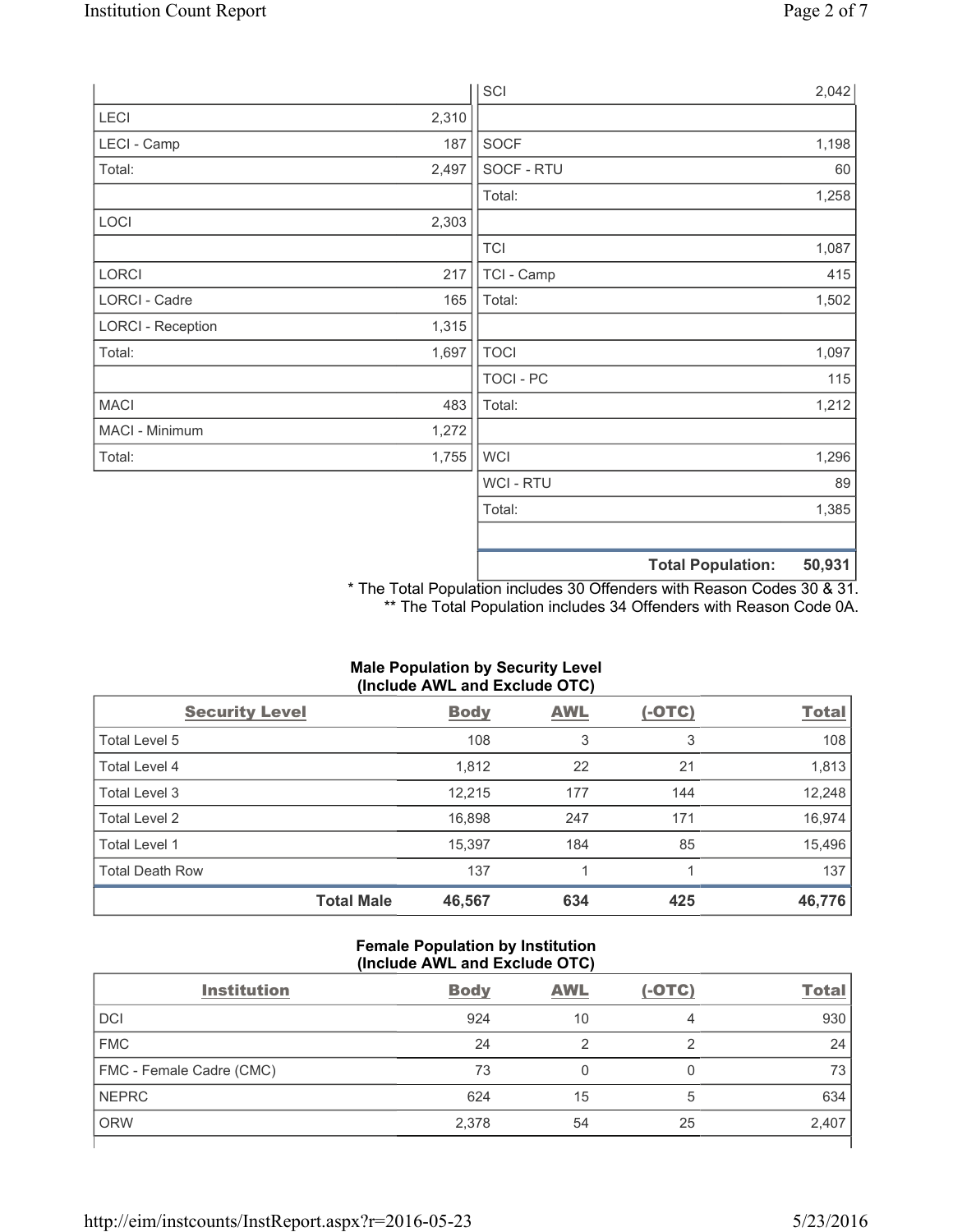| 0  |     |        |
|----|-----|--------|
|    |     |        |
| 4  |     | 212    |
|    |     | 48     |
| 85 | 36  | 4,346  |
|    |     | 51,122 |
|    | 719 | 461    |

### **Male Population by Institution: Security Level 5 (Include AWL and Exclude OTC)**

| <b>Institution</b> |                      | <b>Body</b> | <b>AWL</b> | $(-OTC)$ | <b>Total</b> |
|--------------------|----------------------|-------------|------------|----------|--------------|
| <b>MANCI</b>       |                      |             |            |          |              |
| <b>OSP</b>         |                      | 105         |            |          | 105          |
| SOCF - RTU         |                      |             |            |          |              |
|                    | <b>Total Level 5</b> | 108         |            |          | 108          |

# **Male Population by Institution: Security Level 4 (Include AWL and Exclude OTC)**

| <b>Institution</b>       | <b>Body</b>    | <b>AWL</b>          | $(-OTC)$            | <b>Total</b>   |
|--------------------------|----------------|---------------------|---------------------|----------------|
| <b>BECI</b>              | 1              | $\mathsf{O}\xspace$ | $\mathsf 0$         | $\mathbf{1}$   |
| CCI                      | $\overline{4}$ | $\mathsf{O}\xspace$ | $\mathsf{O}\xspace$ | $\overline{4}$ |
| CRC                      | 11             | $\overline{2}$      | $\overline{2}$      | 11             |
| CRC - Reception          | $\overline{5}$ | $\mathsf{O}\xspace$ | $\mathsf{O}\xspace$ | $\sqrt{5}$     |
| <b>FMC</b>               | 1              | $\mathbf 0$         | $\mathbf 0$         | 1              |
| <b>LAECI</b>             | 1              | $\mathsf 0$         | $\mathsf 0$         | 1              |
| <b>LECI</b>              | $\sqrt{3}$     | $\mathsf{O}\xspace$ | $\mathsf{O}\xspace$ | $\,$ 3 $\,$    |
| LOCI                     | $\overline{4}$ | $\mathsf{O}\xspace$ | 0                   | 4              |
| LORCI                    | $\overline{2}$ | $\mathbf{1}$        | $\mathbf{1}$        | $\sqrt{2}$     |
| <b>LORCI - Cadre</b>     | $\sqrt{3}$     | $\mathsf{O}\xspace$ | $\mathsf 0$         | $\,$ 3 $\,$    |
| <b>LORCI - Reception</b> | 3              | $\mathsf{O}\xspace$ | $\mathsf{O}\xspace$ | $\,$ 3 $\,$    |
| <b>MANCI</b>             | 10             | $\mathsf{O}\xspace$ | $\mathsf 0$         | 10             |
| <b>NCI</b>               | $\overline{2}$ | $\mathsf{O}\xspace$ | $\mathsf 0$         | $\overline{2}$ |
| <b>OSP</b>               | 315            | $\sqrt{3}$          | 3                   | 315            |
| <b>RCI</b>               | 10             | $\mathbf 0$         | $\mathbf 0$         | 10             |
| <b>SOCF</b>              | 1,163          | 13                  | 12                  | 1,164          |
| SOCF - RTU               | 56             | $\mathbf{1}$        | $\mathbf{1}$        | 56             |
| <b>TCI</b>               | $\overline{2}$ | $\mathsf{O}\xspace$ | $\mathsf 0$         | $\overline{2}$ |
| <b>TOCI</b>              | 182            | $\overline{2}$      | $\overline{2}$      | 182            |
| <b>TOCI - PC</b>         | 18             | $\mathsf{O}\xspace$ | $\mathsf{O}\xspace$ | 18             |
| WCI                      | 11             | $\mathbf 0$         | $\mathsf{O}\xspace$ | 11             |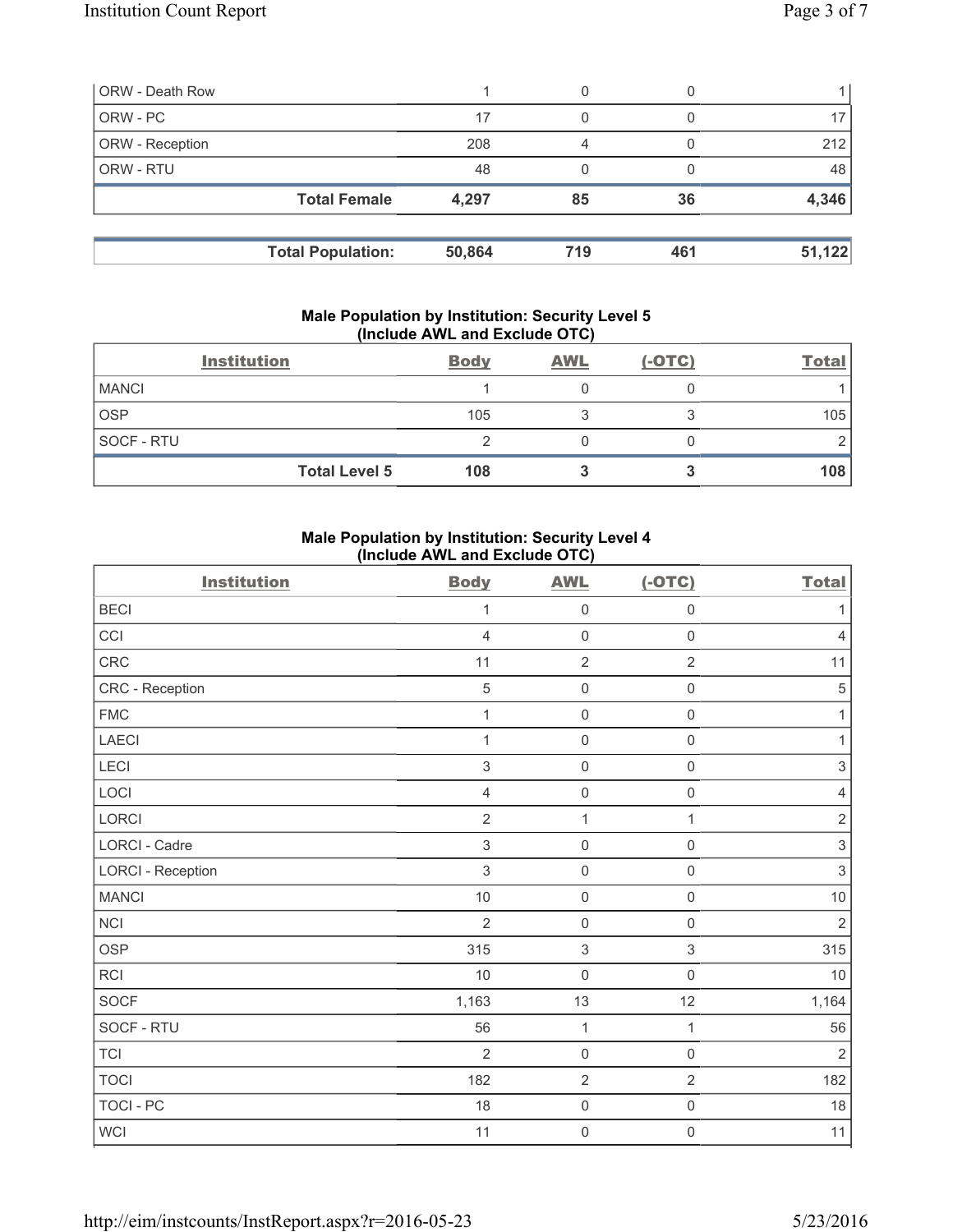| <b>WCI-RTU</b> |                      |       |    |       |
|----------------|----------------------|-------|----|-------|
|                | <b>Total Level 4</b> | 1,812 | 44 | - 942 |

| <b>Institution</b>                | $(III$ CIUDE AVE and EXCIUDE $O(O)$<br><b>Body</b> | <b>AWL</b>          | $(-OTC)$            | <b>Total</b>              |
|-----------------------------------|----------------------------------------------------|---------------------|---------------------|---------------------------|
| ACI                               | 22                                                 | 0                   | $\mathsf 0$         | 22                        |
| <b>BECI</b>                       | $\mathbf{1}$                                       | $\mathsf{O}\xspace$ | $\mathsf{O}\xspace$ | 1                         |
| CCI                               | $\mathsf 3$                                        | $\mathsf{O}\xspace$ | $\mathbf 0$         | $\ensuremath{\mathsf{3}}$ |
| CRC                               | 121                                                | 13                  | 11                  | 123                       |
| CRC - Cadre                       | 211                                                | $\mathsf{O}\xspace$ | $\mathsf 0$         | 211                       |
| CRC - Reception                   | 878                                                | 32                  | 26                  | 884                       |
| CRC - RTU                         | 45                                                 | $\mathsf{O}\xspace$ | $\mathsf 0$         | 45                        |
| CRC - Youth                       | 1                                                  | $\mathsf{O}\xspace$ | $\mathsf 0$         | 1                         |
| <b>FMC</b>                        | $\overline{4}$                                     | $\mathsf{O}\xspace$ | $\mathsf 0$         | 4                         |
| FMC - Intensive Care - Male (CMC) | $\sqrt{5}$                                         | $\mathsf 0$         | $\mathsf{O}\xspace$ | $\sqrt{5}$                |
| GCI                               | 1                                                  | $\mathbf{1}$        | $\mathbf{1}$        | 1                         |
| <b>LAECI</b>                      | $\overline{4}$                                     | $\mathsf 0$         | $\mathsf 0$         | $\overline{4}$            |
| LECI                              | 2,231                                              | 12                  | $\mathsf g$         | 2,234                     |
| LOCI                              | $\mathbf{1}$                                       | $\mathsf{O}\xspace$ | $\mathsf 0$         | 1                         |
| LORCI                             | 77                                                 | 32                  | 25                  | 84                        |
| LORCI - Cadre                     | 118                                                | $\mathsf{O}\xspace$ | $\mathsf 0$         | 118                       |
| <b>LORCI - Reception</b>          | 1,048                                              | $\mathbf{1}$        | $\mathsf 0$         | 1,049                     |
| <b>MACI</b>                       | 104                                                | 0                   | $\mathbf 0$         | 104                       |
| <b>MANCI</b>                      | 2,111                                              | 25                  | 23                  | 2,113                     |
| MCI                               | 1                                                  | $\mathsf 0$         | $\mathsf{O}\xspace$ | 1                         |
| <b>NCCI</b>                       | 14                                                 | $\mathbf{1}$        | $\mathbf{1}$        | 14                        |
| <b>NCI</b>                        | $\mathbf{1}$                                       | $\mathbf{1}$        | $\mathbf{1}$        | 1                         |
| PCI                               | 36                                                 | 4                   | $\mathbf 0$         | 40                        |
| RCI                               | 1,884                                              | 29                  | 23                  | 1,890                     |
| <b>RICI</b>                       | $\,$ 3 $\,$                                        | $\mathsf 0$         | $\mathsf{O}\xspace$ | $\ensuremath{\mathsf{3}}$ |
| SCI                               | $\boldsymbol{9}$                                   | $\mathsf 0$         | $\mathsf 0$         | $\boldsymbol{9}$          |
| SOCF                              | 34                                                 | $\mathsf{O}\xspace$ | $\mathsf{O}\xspace$ | 34                        |
| SOCF - RTU                        | $\overline{2}$                                     | $\mathsf{O}\xspace$ | $\mathsf{O}\xspace$ | $\sqrt{2}$                |
| <b>TCI</b>                        | 1,037                                              | $\,8\,$             | $\,8\,$             | 1,037                     |
| TCI - Camp                        | $\mathbf{1}$                                       | $\mathsf{O}\xspace$ | $\mathsf{O}\xspace$ | $\mathbf{1}$              |
| <b>TOCI</b>                       | 786                                                | $\,$ 5 $\,$         | $\sqrt{5}$          | 786                       |
| <b>TOCI - PC</b>                  | 97                                                 | $\mathsf 0$         | $\mathsf 0$         | 97                        |
| <b>WCI</b>                        | 1,242                                              | 13                  | 11                  | 1,244                     |
| WCI - RTU                         | 82                                                 | $\mathsf{O}\xspace$ | $\mathsf{O}\xspace$ | 82                        |

# **Male Population by Institution: Security Level 3 (Include AWL and Exclude OTC)**

ľ

٦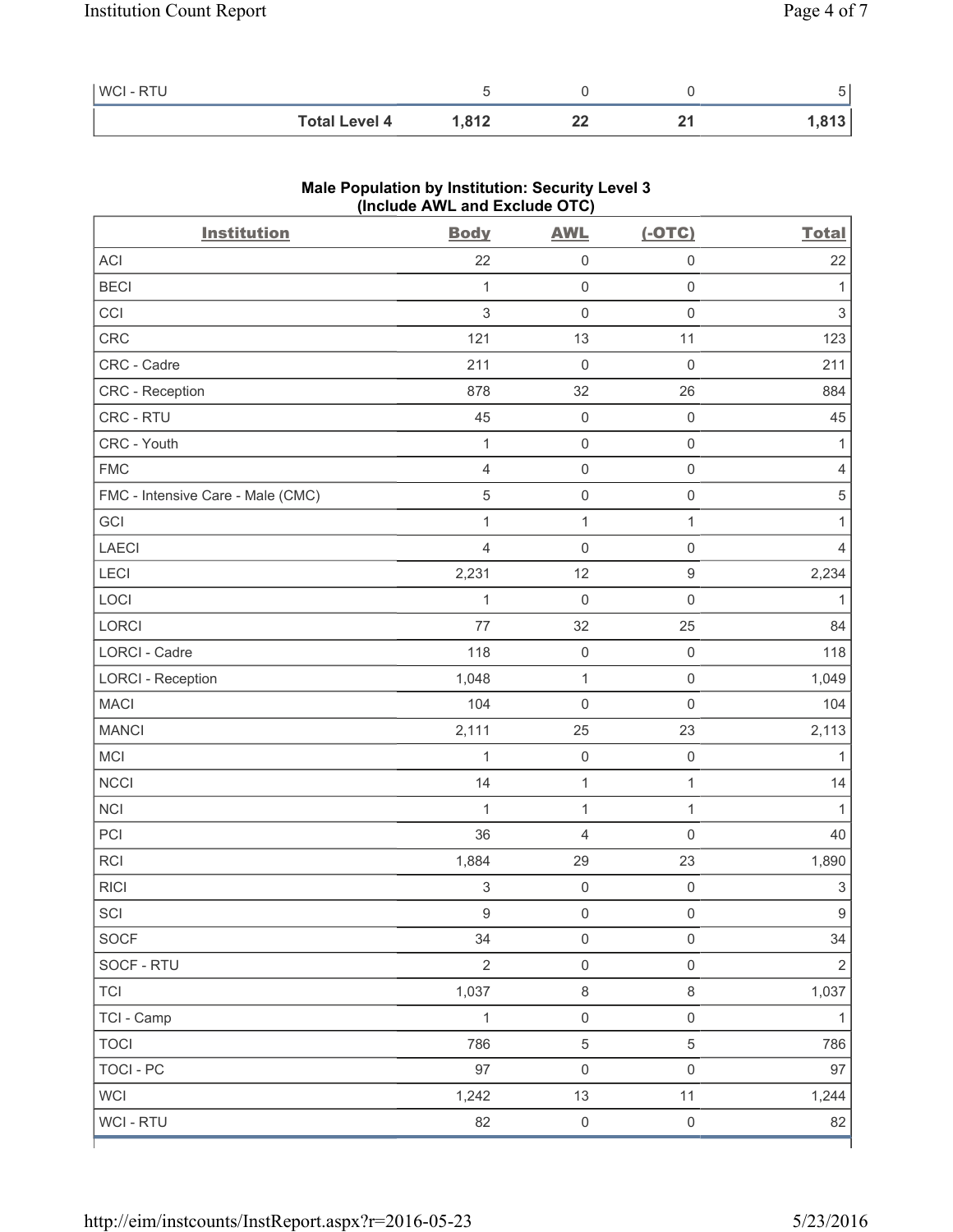| <b>Total Level 3</b> | 12,215 | 177 | 144 | 12,248 |
|----------------------|--------|-----|-----|--------|
|----------------------|--------|-----|-----|--------|

| <b>Institution</b>                | $\frac{1}{2}$<br><b>Body</b> | <b>AWL</b>          | $(-OTC)$                 | <b>Total</b> |
|-----------------------------------|------------------------------|---------------------|--------------------------|--------------|
| <b>ACI</b>                        | 734                          | 7                   | 3                        | 738          |
| ACI - PC                          | 77                           | $\boldsymbol{0}$    | $\mathbf 0$              | 77           |
| <b>ACI - RTU</b>                  | 63                           | 0                   | $\mathsf 0$              | 63           |
| <b>BECI</b>                       | 1,420                        | 23                  | 16                       | 1,427        |
| <b>BECI - Camp</b>                | 1                            | $\mathsf{O}\xspace$ | $\mathsf{O}\xspace$      | 1            |
| CCI                               | 1,820                        | 17                  | $\,8\,$                  | 1,829        |
| CRC                               | 147                          | 4                   | $\overline{2}$           | 149          |
| CRC - Cadre                       | 18                           | 0                   | $\mathsf 0$              | 18           |
| <b>CRC</b> - Reception            | 163                          | 6                   | $\overline{4}$           | 165          |
| CRC - RTU                         | 8                            | $\mathsf 0$         | $\mathsf 0$              | $\,8\,$      |
| <b>FMC</b>                        | 8                            | $\mathsf{O}\xspace$ | $\mathsf{O}\xspace$      | $\,8\,$      |
| FMC - Intensive Care - Male (CMC) | 15                           | $\mathsf{O}\xspace$ | $\mathsf 0$              | 15           |
| GCI                               | 779                          | 9                   | $\sqrt{5}$               | 783          |
| <b>LAECI</b>                      | 1,124                        | 25                  | 20                       | 1,129        |
| LECI                              | 68                           | $\mathsf{O}\xspace$ | $\mathsf{O}\xspace$      | 68           |
| LOCI                              | 1,255                        | 6                   | $\,6\,$                  | 1,255        |
| LORCI                             | 114                          | 25                  | 25                       | 114          |
| <b>LORCI - Cadre</b>              | 43                           | 1                   | $\mathsf{O}\xspace$      | 44           |
| <b>LORCI - Reception</b>          | 203                          | $\mathbf{1}$        | $\mathbf{1}$             | 203          |
| <b>MACI</b>                       | 379                          | $\,6$               | $\,6\,$                  | 379          |
| <b>MANCI</b>                      | 26                           | $\mathsf{O}\xspace$ | $\mathsf{O}\xspace$      | 26           |
| <b>MCI</b>                        | 1,668                        | 18                  | $10$                     | 1,676        |
| <b>NCCI</b>                       | 1,583                        | 19                  | 10                       | 1,592        |
| NCCI - Camp                       | 24                           | 0                   | $\mathsf{O}\xspace$      | 24           |
| NCI                               | 1,708                        | 25                  | 19                       | 1,714        |
| PCI                               | 757                          | 12                  | 6                        | 763          |
| <b>RCI</b>                        | 166                          | $\mathbf{1}$        | $\mathbf 0$              | 167          |
| <b>RICI</b>                       | 1,575                        | 30                  | 23                       | 1,582        |
| SCI                               | 883                          | 12                  | $\overline{\mathcal{I}}$ | 888          |
| <b>TCI</b>                        | $10$                         | $\mathsf{O}\xspace$ | $\mathsf 0$              | $10$         |
| <b>TOCI</b>                       | 16                           | $\mathsf{O}\xspace$ | $\mathsf 0$              | 16           |
| <b>WCI</b>                        | 42                           | $\mathsf{O}\xspace$ | $\mathbf 0$              | 42           |
| <b>WCI - RTU</b>                  | $\mathbf{1}$                 | $\mathsf{O}\xspace$ | $\mathsf{O}\xspace$      | $\mathbf{1}$ |
| <b>Total Level 2</b>              | 16,898                       | 247                 | 171                      | 16,974       |

# **Male Population by Institution: Security Level 2 (Include AWL and Exclude OTC)**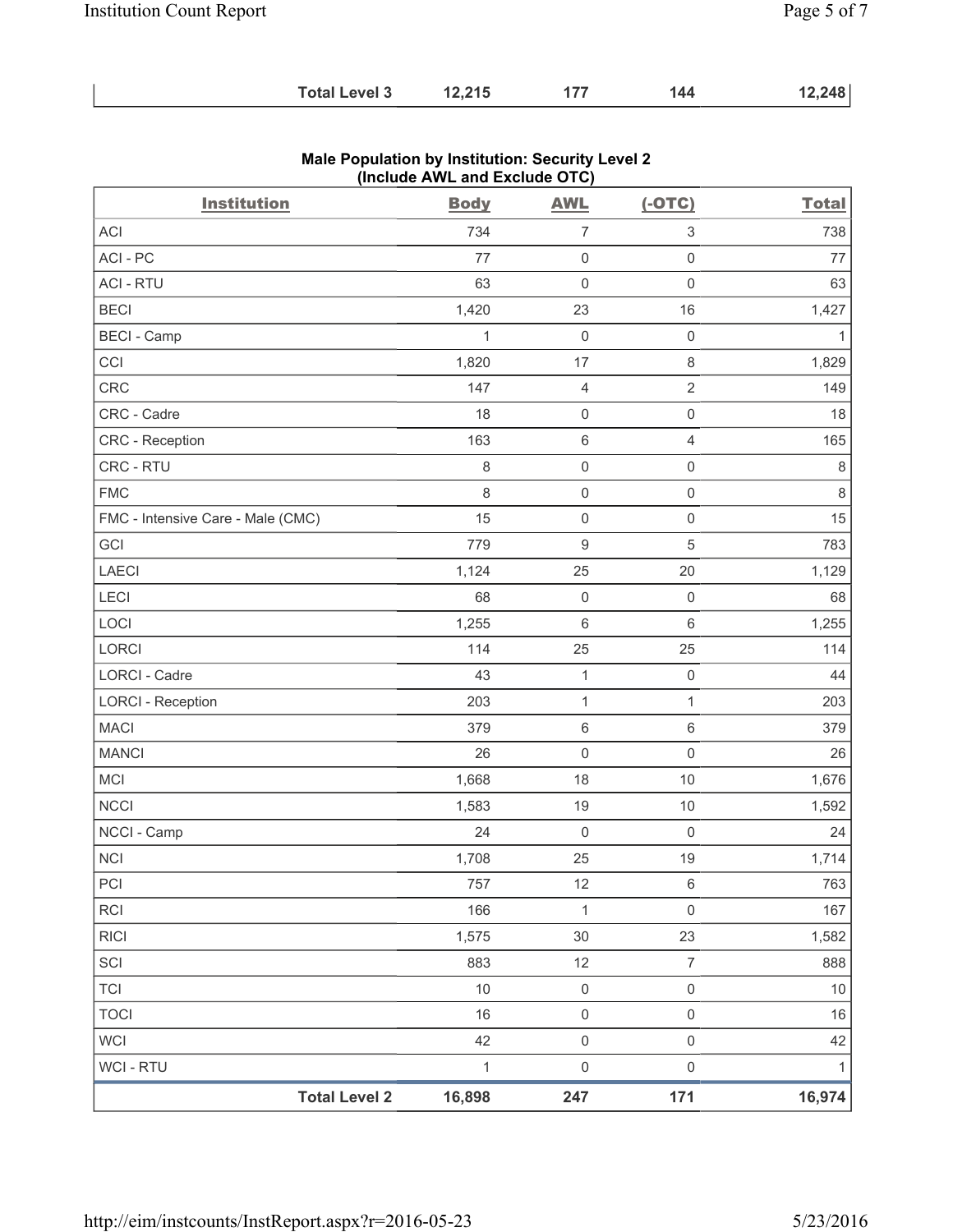| <b>Institution</b>                | <b>Body</b>    | <b>AWL</b>               | $(-OTC)$            | <b>Total</b>     |
|-----------------------------------|----------------|--------------------------|---------------------|------------------|
| <b>ACI</b>                        | 685            | $\overline{7}$           | $\mathbf{1}$        | 691              |
| ACI-PC                            | $\mathbf{1}$   | $\boldsymbol{0}$         | $\mathsf{O}\xspace$ | 1                |
| <b>ACI - RTU</b>                  | 36             | $\mathsf 0$              | $\mathsf 0$         | 36               |
| <b>BECI</b>                       | 770            | 20                       | $\,8\,$             | 782              |
| <b>BECI</b> - Camp                | 485            | $\boldsymbol{0}$         | $\mathbf 0$         | 485              |
| CCI                               | 787            | 4                        | $\overline{2}$      | 789              |
| <b>CRC</b>                        | 89             | 0                        | $\mathsf{O}\xspace$ | 89               |
| <b>CRC</b> - Reception            | 66             | $\mathsf{O}\xspace$      | $\mathsf 0$         | 66               |
| CRC - RTU                         | $\overline{2}$ | $\mathsf{O}\xspace$      | $\mathsf 0$         | $\mathbf 2$      |
| <b>FMC</b>                        | 469            | 4                        | $\mathbf{1}$        | 472              |
| FMC - Intensive Care - Male (CMC) | 23             | 0                        | $\mathsf{O}\xspace$ | 23               |
| GCI                               | 478            | 17                       | $\,8\,$             | 487              |
| GCI - Camp                        | 765            | $\mathbf{1}$             | $\mathbf{1}$        | 765              |
| <b>GCI-RTU</b>                    | $\overline{2}$ | $\boldsymbol{0}$         | $\mathsf{O}\xspace$ | $\overline{2}$   |
| <b>LAECI</b>                      | 640            | 6                        | $\sqrt{5}$          | 641              |
| LECI                              | 8              | $\overline{2}$           | $\mathbf{1}$        | $\boldsymbol{9}$ |
| LECI - Camp                       | 187            | $\boldsymbol{0}$         | $\mathbf 0$         | 187              |
| LOCI                              | 1,043          | 6                        | $\overline{4}$      | 1,045            |
| LORCI                             | 24             | $\overline{\mathcal{I}}$ | 7                   | 24               |
| <b>LORCI - Cadre</b>              | $\mathbf{1}$   | $\mathsf 0$              | $\mathsf 0$         | 1                |
| <b>LORCI - Reception</b>          | 61             | 0                        | $\mathsf 0$         | 61               |
| MACI - Minimum                    | 1,272          | 8                        | $\,6\,$             | 1,274            |
| <b>MANCI</b>                      | 20             | $\mathbf{1}$             | $\mathbf{1}$        | 20               |
| MANCI - Camp                      | 368            | $\sqrt{2}$               | $\sqrt{2}$          | 368              |
| <b>MCI</b>                        | 547            | 13                       | $\sqrt{2}$          | 558              |
| MCI - Camp                        | 371            | $\mathsf{O}\xspace$      | $\mathsf{O}\xspace$ | 371              |
| <b>NCCI</b>                       | 785            | 18                       | $\boldsymbol{9}$    | 794              |
| NCCI - Camp                       | 441            | $\mathsf{O}\xspace$      | $\mathsf 0$         | 441              |
| <b>NCI</b>                        | 794            | 12                       | $\sqrt{5}$          | 801              |
| <b>OSP</b>                        | $\,8\,$        | $\mathbf{1}$             | $\mathbf{1}$        | $\,8\,$          |
| OSP - Camp                        | 80             | $\mathbf 1$              | $\mathsf 0$         | 81               |
| PCI                               | 1,324          | 27                       | 10                  | 1,341            |
| <b>RICI</b>                       | 1,050          | $\,8\,$                  | $\overline{4}$      | 1,054            |
| SCI                               | 1,150          | 11                       | $\mathbf{1}$        | 1,160            |
| <b>TCI</b>                        | 38             | $\,6\,$                  | $\,$ 5 $\,$         | 39               |
| TCI - Camp                        | 414            | $\mathsf{O}\xspace$      | $\mathsf{O}\xspace$ | 414              |
| <b>TOCI</b>                       | 113            | $\overline{2}$           | $\mathbf{1}$        | 114              |

### **Male Population by Institution: Security Level 1 (Include AWL and Exclude OTC)**